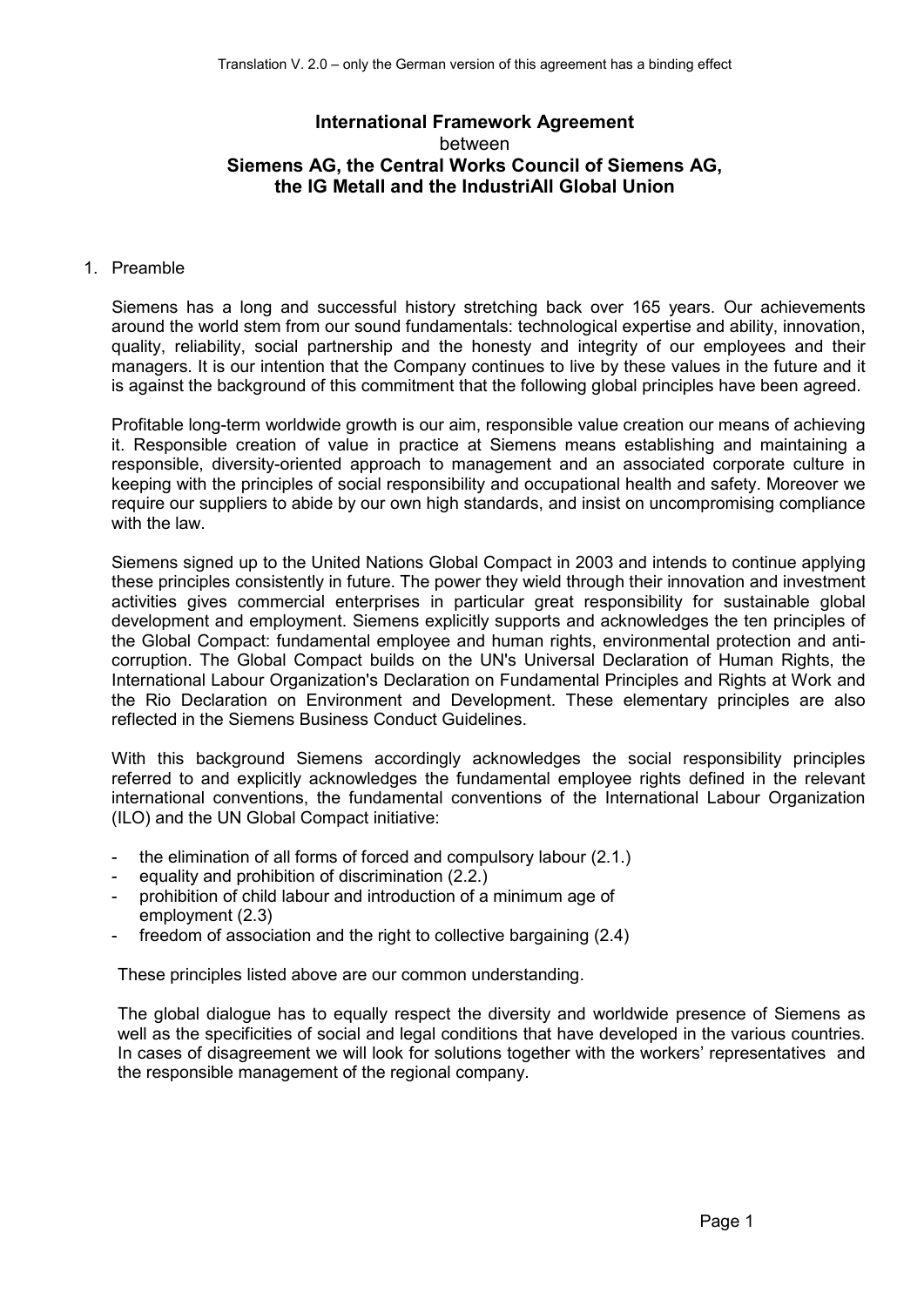2.1 Free choice of employment

Nobody should be employed or forced to work against his or her will (see principles of ILO Conventions 29 and 105). Any form of forced labour is prohibited (see also the criteria referred to by the  $ILO<sup>1</sup>$  $ILO<sup>1</sup>$  $ILO<sup>1</sup>$ ).

2.2 No discrimination or intimidation in employment

The principles of equality of opportunity and equal treatment apply irrespective of skin color, ethnic or social background, religion, age, disability, sexual identity, world view and gender. Consistent with our Business Conduct Guidelines and employment laws in the countries in which we operate, we do not tolerate discrimination in any form on the basis of any of these characteristics, nor do we tolerate sexual harassment or any other form of personal attack on individuals. Employees are always sought, employed, promoted and rewarded according to their qualifications and abilities (see principles of ILO Conventions 100 and 111). If the level of protection granted to employees in a country in which Siemens operates essentially fails to reflect these principles, Siemens will nevertheless apply these higher standards to its employees.

2.3 Prohibition of child labour

Child labour is absolutely prohibited. Siemens acknowledges the provisions relating to the minimum age at which a person may be permitted to work defined in ILO Convention 138 and will accordingly refrain from employing any person who cannot demonstrate that he or she is at least 15 years of age. The minimum age may be reduced to 14 in countries subject to the developing country exception contained in ILO Convention 138.

If statutory laws within a country or relevant collective agreements set higher limits for the minimum age of employment, these more stringent regulations will be applied.

The regulations defined in ILO Convention 182 should be applied insofar as they are feasible for a commercial enterprise.

2.4 Freedom of association and the right to collective bargaining

The applicable law of employees to form labour unions, join existing labour unions and conduct collective negotiations, is acknowledged. Members of employee organizations or unions will be neither advantaged nor disadvantaged on account of their membership (see principles of ILO Conventions 87 and 98).

A constructive approach will be taken to cooperation with employees, employee representatives and unions. Even in contentious disputes, the continuing objective will be to maintain effective constructive cooperation and to seek solutions with the aim of balancing our commercial interests and the interest of our employees.

If the level of protection granted to employees in a country in which Siemens operates fails essentially to reflect these principles, Siemens will nevertheless apply these higher standards to its employees.

Employee representatives must be protected against any form of prejudicial treatment.

<span id="page-1-0"></span>in the "Global report under the follow-up to the ILO Declaration on Fundamental Principles and Rights at Work", 2005, p.6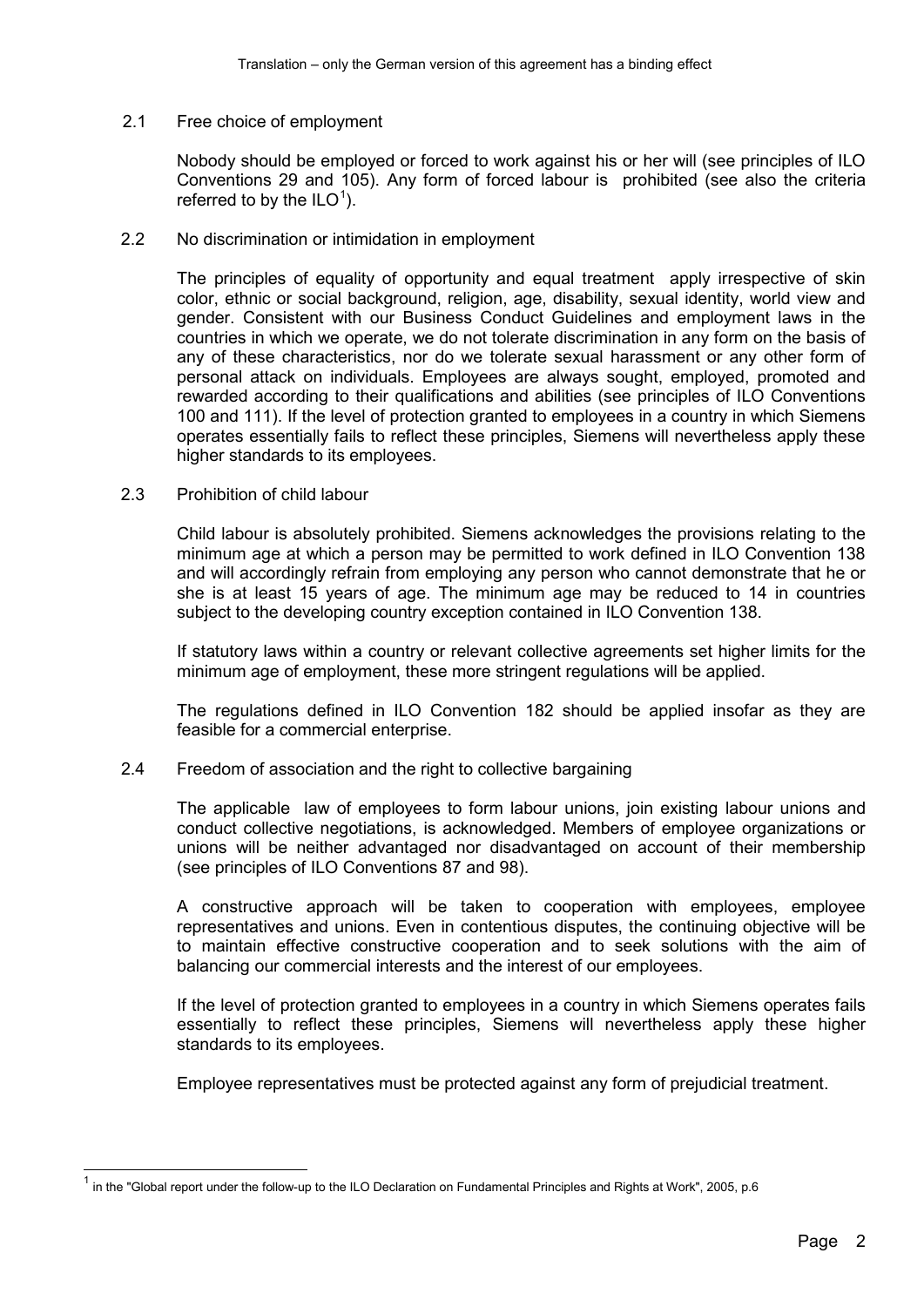#### 2.5 Appropriate remuneration

Appropriate compensation (basic requirement) at least as specified in applicable national minimum wage legislation is assured.

Siemens applies the principle of "equal remuneration for work of equal value", for example for men and women, in line with national provisions.

#### 2.6 Working time

The maximum working time legally defined in each country will be respected, as will the corresponding agreements. Regular working time, overtime hours and paid leave will also at the least comply with the statutory provisions in cases in which there are no collective bargaining agreements.

Overtime hours will not be used to compensate for inadequate basic pay and will comply with the applicable occupational health and safety regulations.

As a general rule, over time work is voluntary. However employees may be instructed to work overtime provided that this does not contravene national law, applicable collective bargaining agreements, works agreements or the individual contract of employment.

### 2.7 Occupational health and safety

The level of occupational health and safety ensured will be at least that specified in the applicable statutory provisions. Responsibility for the health and safety of employees is assumed, risks should be countered and the best possible preventive measures should be taken to prevent accidents and occupational diseases.

Siemens supports the continuous development of occupational health and safety in order to improve the working environment.

# 2.8 Qualification

Siemens supports the qualification of employees insofar as the adopted measures provide employees with opportunities to broaden and deepen their skills and abilities in a futureoriented way.

# 2.9 Suppliers

The principles of this agreement are reflected in the Siemens Code of Conduct for Suppliers. Thus Siemens also actively endeavors to have these principles incorporated into the business policy of its suppliers. Siemens regards the application of these principles to supplier and contractor companies as a positive prerequisite for mutual business relationships.

#### 2.10 Monitoring compliance

2.10.1 Employees will be informed verbally or in writing of this agreement in accordance with the applicable statutory provisions and/or local customs. The responsible management of the regional companies must ensure that the agreement is also translated into additional languages where this is necessary for proper understanding.